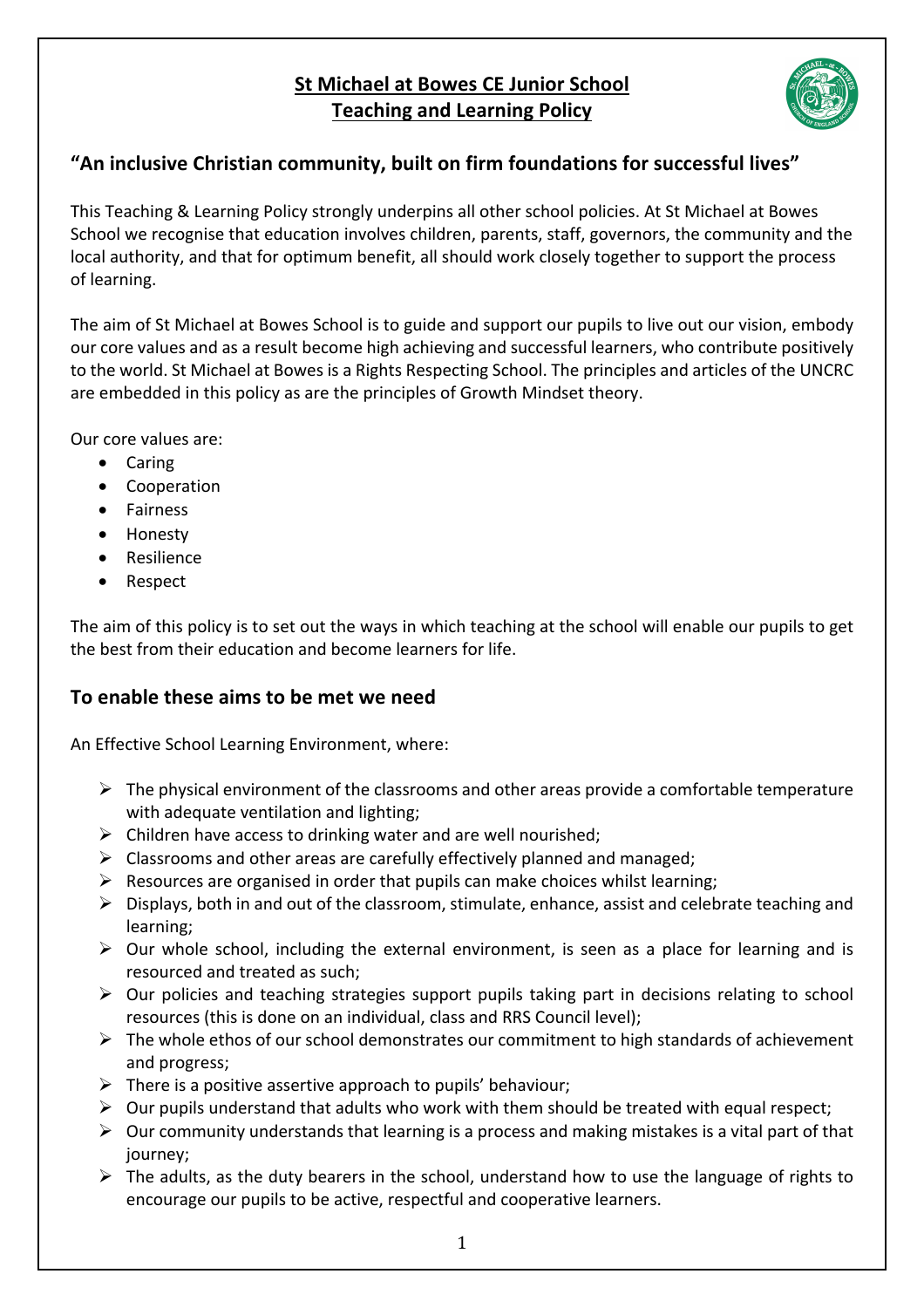Teachers build positive relationships and create an environment in which all students feel they belong and feel safe. The school environment allows all students to thrive as individuals and as learners. Teachers establish appropriate learning focused relationships where expectations are high and where all children are familiar with roles, routines and boundaries. Appropriate behaviour is the expectation and is insisted upon at all times. Our pupils are taught to be polite and to display good manners. They are also taught to have respect for their school, its wider community and the people around them.

Self-confidence and self-esteem are important. Praise is given for politeness and positive learning behaviours. Good relationships are essential in establishing this ethos, which aims to promote high selfesteem in all pupils.

## **Our understanding of how pupils learn**

We believe our pupils learn in various ways and are SMART in different ways.

It is therefore important that pupils are offered a range of learning opportunities, which allow them to work in ways that allow them to display their strengths and develop their skills and understanding.

These could include:

- $\triangleright$  Investigation and problem solving
- Ø Research
- $\triangleright$  Whole-class work
- $\triangleright$  Group work (in groups selected for different reasons)
- $\triangleright$  Paired work
- $\triangleright$  Individual work
- $\triangleright$  Independent work, which is child directed
- $\triangleright$  Collaborative work
- $\triangleright$  Selecting and using relevant resources to support learning
- $\triangleright$  Asking and answering questions
- $\triangleright$  Use of IT including visual images, film, interactive teaching resources etc
- $\triangleright$  Fieldwork and visits to places of educational interest
- $\triangleright$  Guest visitors and performances
- $\triangleright$  Creative activities
- $\triangleright$  Debates, discussions, oral presentations and other speaking and listening strategies
- $\triangleright$  Drama techniques
- $\triangleright$  Designing and making things
- $\triangleright$  Participation in athletic or physical activity
- $\triangleright$  Setting challenges for themselves

Children are taught to take responsibility for their own learning; to review the way they learn and to overcome challenges in their learning by having a growth mindset and challenging negative feelings they may have about their work.

## **Our understanding of effective teaching**

We believe that effective teaching is taking place when:

- Children are enjoying the learning experience;
- Learning is at the heart of all high quality teaching;
- The teacher has good subject knowledge and models good learning;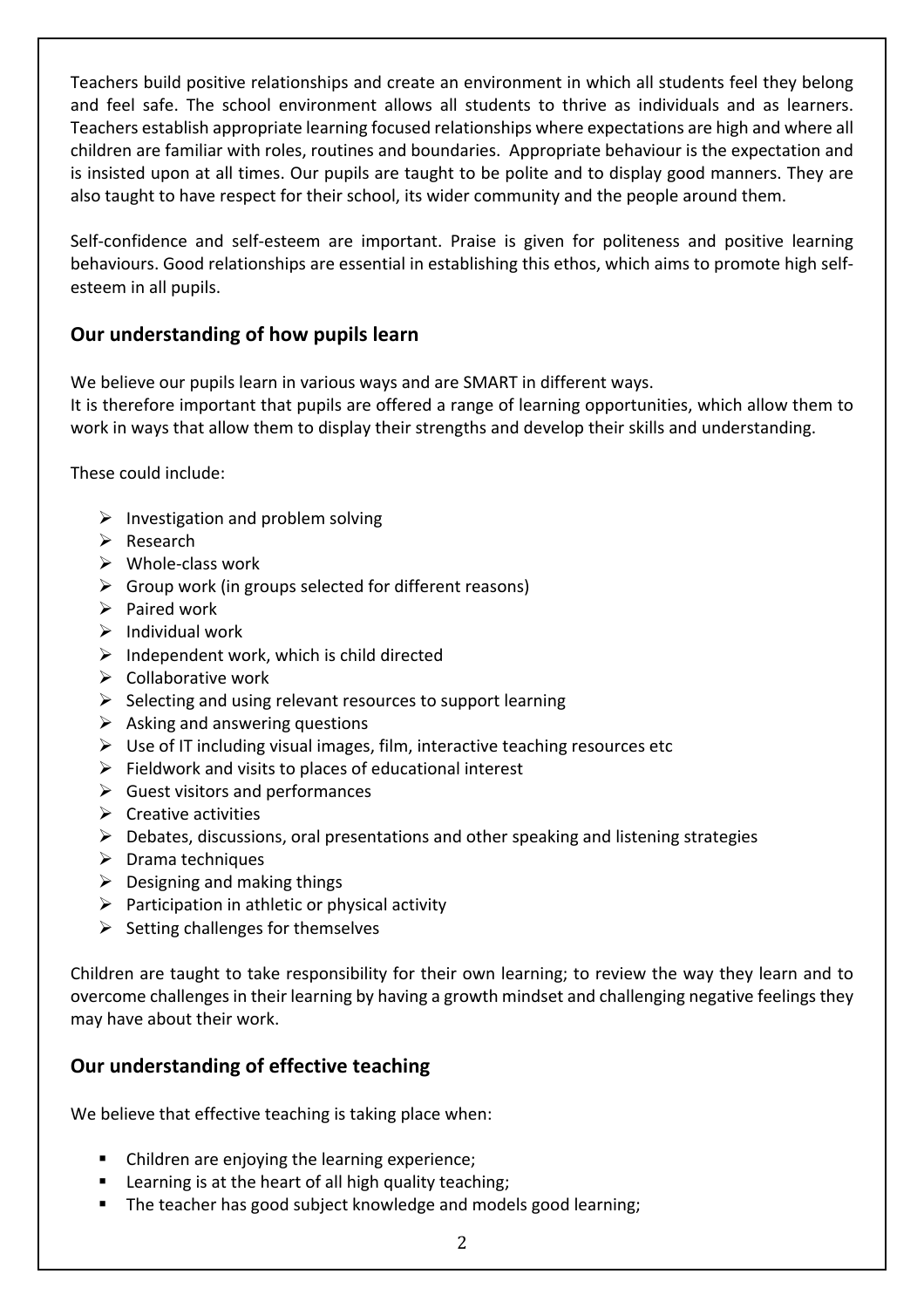- The teacher plans, explains & delivers clear learning objectives and where appropriate, a focused success criteria;
- The teacher uses methods/organisation which enable all pupils to learn effectively (including target setting);
- § The teacher challenges and inspires pupils so they develop a "can do" attitude;
- **•** The teacher has a clear understanding of the progression of skills in all subject areas;
- The teacher uses time and resources (which include support staff) effectively to maximise learning;
- The teacher uses formative and summative assessments to help pupils learn;
- The teacher understands how to achieve an effective classroom climate to raise achievement and learning;
- **EXECT** Learning promotes equal opportunities regardless of gender, race & ability;
- The children are able to show independence, creativity and resilience;
- Pupils' work is marked regularly against shared learning objectives;
- Children have a clear understanding of the next steps in their learning.

## **The Curriculum**

We have constructed a rigorous knowledge-rich curriculum which provides teachers with a useful lens through which to plan lessons. Teachers are deliberate in their planning of what students will learn in order to support them constructing rich, extensive schema for a range of knowledge domains. In order to secure the best outcomes, teachers will ensure that new learning is connected to what they already know. Topics are designed around a logical set of ideas and that build on each other or follow a sequence. We understand the experiences of our pupils and aim to provide a curriculum that enhances pupils' cultural capital and endeavours to overcome any barriers that they may face.

Our objectives are to:

- $\triangleright$  Plan, teach, assess, deliver & monitor a curriculum that reflects the expectations of the National curriculum as an entitlement for all children regardless of age, gender & race;
- $\triangleright$  Enable all pupils to work in an environment that is exciting, stimulating and challenging in order for them to develop into independent learners.;
- $\triangleright$  Provide the children with a wide range of opportunities, resources and teaching styles to promote knowledge, skills and understanding;
- $\triangleright$  Actively promote the principle that all pupils should be encouraged to become independent learners. They will be taught to collect and use information from a wide variety of sources and make sensible choices in all aspects of their learning;
- Ø Make our curriculum broad (including before and after school opportunities), so that children are given a wide view of the world about them;
- $\triangleright$  Make it balanced, so that they are offered appropriate amounts of time depending on the importance of the subjects they are studying;
- $\triangleright$  Make it coherent, so that the children can make connections between subjects, where they overlap and interconnect;
- $\triangleright$  Make it differentiated, so that children of different abilities are taught areas of the curriculum at their level, and are not prevented from making progress;
- $\triangleright$  Give continuity and progression, so that children move smoothly from one stage to the next, at their pace and level of understanding;

## **Our understanding of the development of teachers**